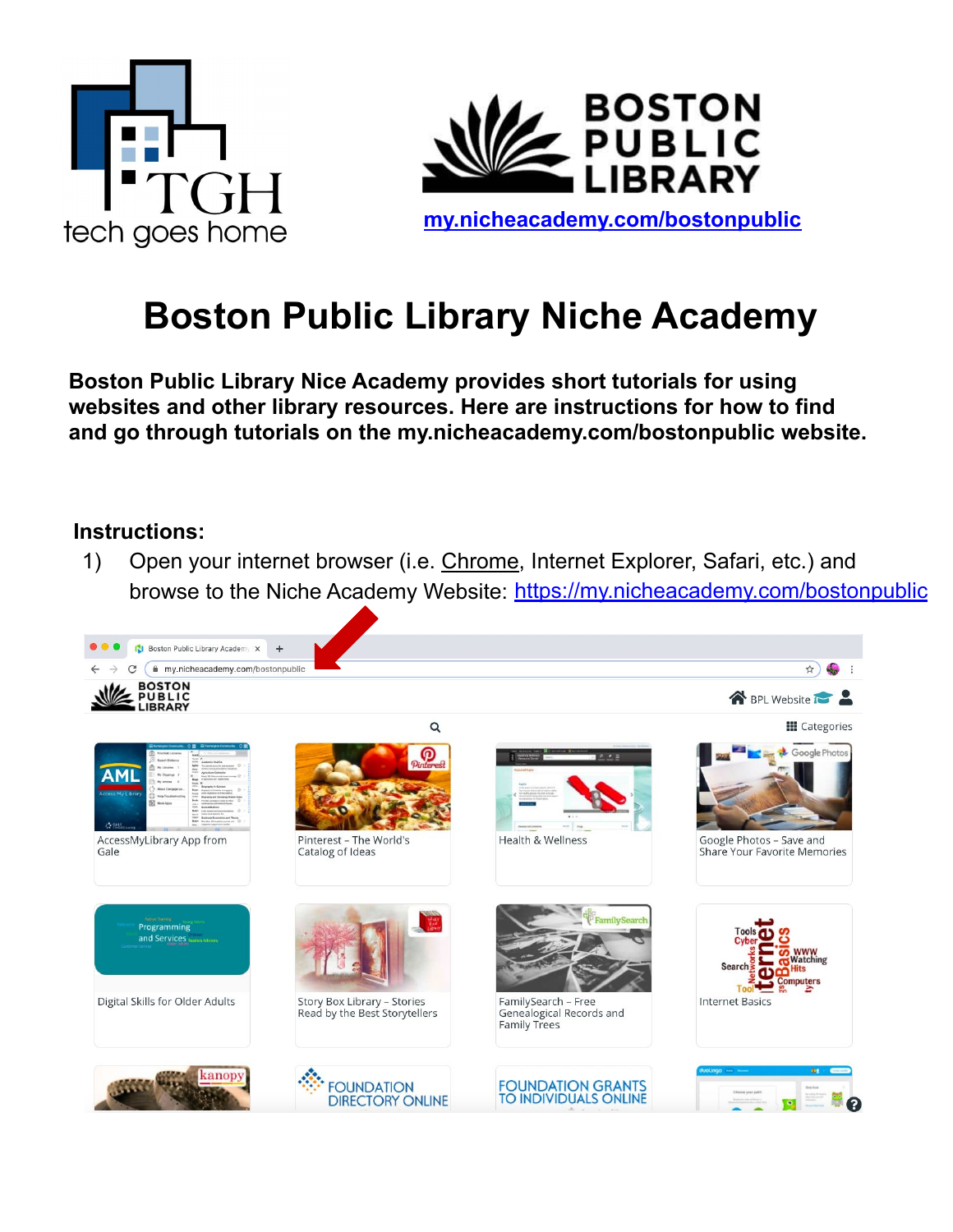2) On the website, you can browse for tutorials by scrolling through the homepage. Use your computer's trackpad or the sidebar to scroll.



3) To search for a specific tutorial, click the magnifying glass symbol and enter your topic.



Continued...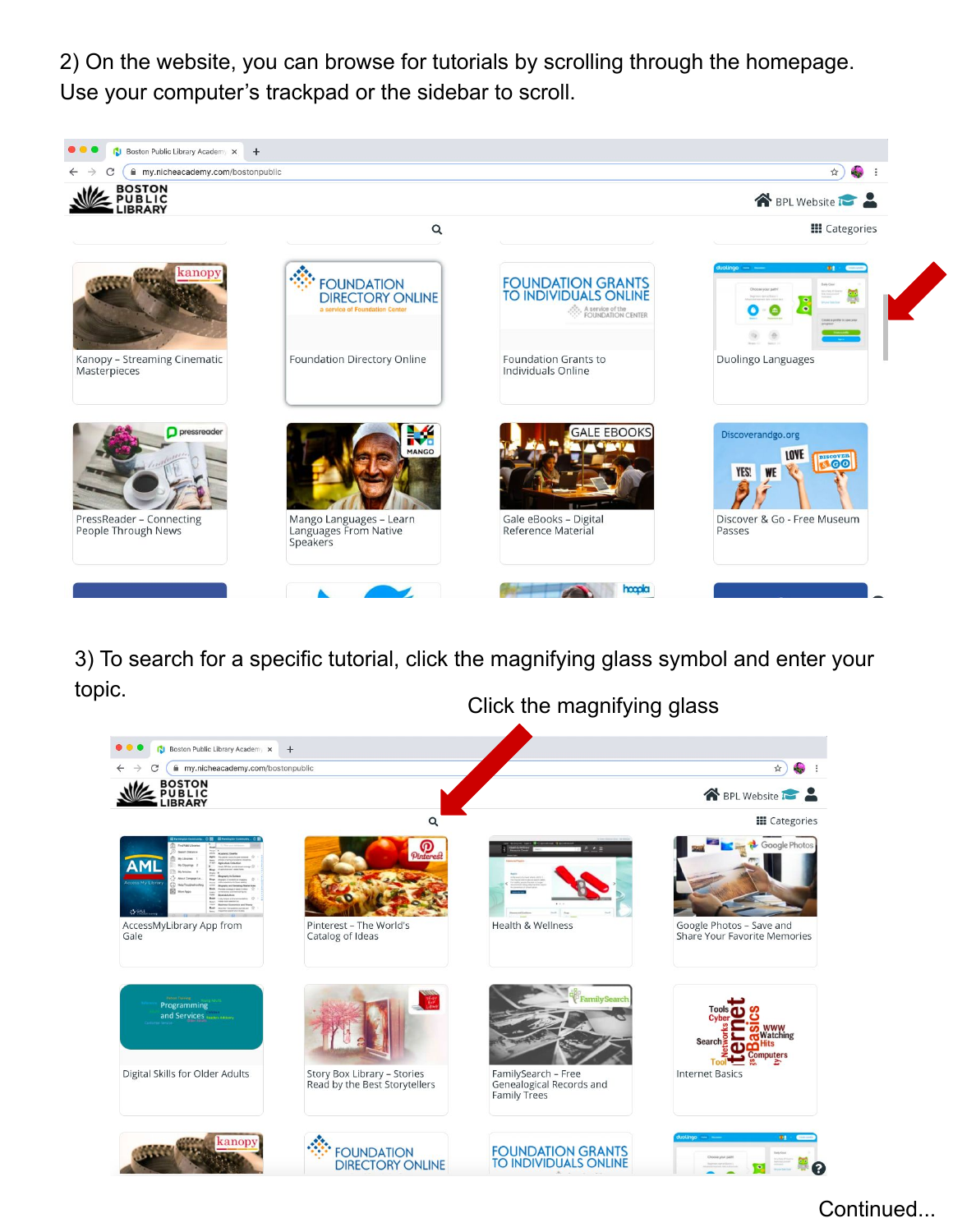

## 4) Click on the tutorial that you would like to look at.



5) Look through the 'Intro' instructions by watching the video or reading the instructions and press the 'Begin' button to continue to the next step.